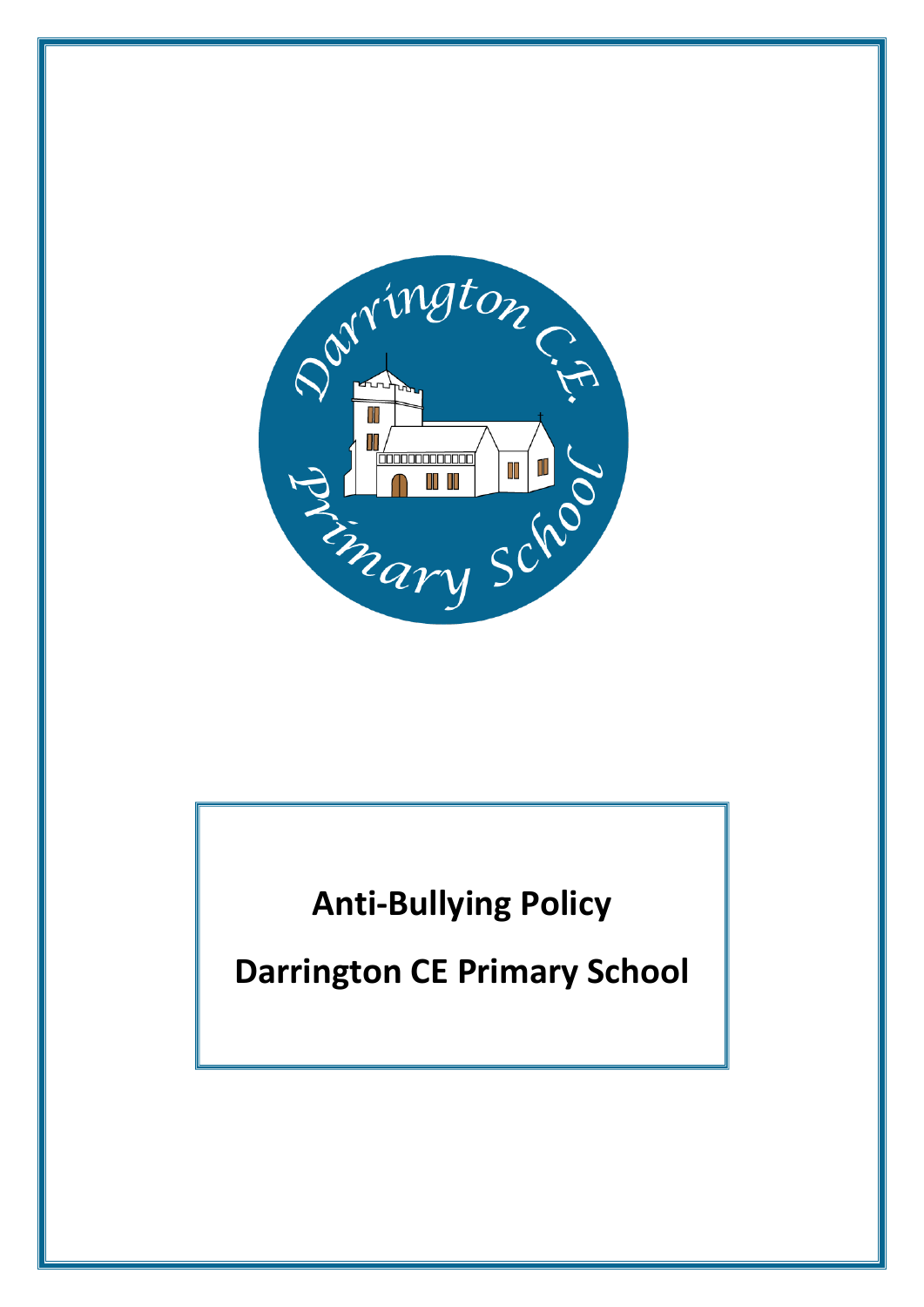# **"Your word is a lamp to my feet, and a light to my path." Psalm 119:105**

#### **Introduction**

We believe that all people are made in the image of God and are unconditionally loved by God. Everyone is equal and we treat each other with dignity and respect. Our school is a place where everyone should be able to flourish in a loving and hospitable community. We are committed to creating a safe environment free from bullying and discrimination. Through effective communication we encourage our children to be open and honest and speak to an adult if they are experiencing issues. This is reinforced through participation in activities such as Anti bullying week, Collective Worship and SEAL lessons.

#### **Aims**

To ensure a secure and happy environment free from threat, harassment, discrimination or any type of bullying behaviour.

- To create an environment where all are treated with dignity and respect and where all members of the school community understand that bullying is not acceptable.
- To ensure a consistent approach to preventing, challenging and responding to incidents of bullying that occur.
- To inform pupils and parents of the school's expectations and to foster a productive partnership which helps to maintain a bullying-free environment.
- To outline our commitment to continuously improving our approach to tackling bullying by regularly monitoring and reviewing the impact of our preventative measures.

#### **Definition of bullying**

Bullying is hurtful, unkind or threatening behaviour which is deliberate and repeated. Bullying can be carried out by an individual or a group of people towards another individual or group. If bullying is allowed to continue it can have a detrimental impact on the perpetrator, the target and the whole school community and its secure and happy environment. Staff training will be continually updated.

The nature of bullying can be:

- Physical (e.g. hitting, kicking, pushing or inappropriate/unwanted physical contact)
- Verbal (e.g. name calling, ridicule, comments)
- Cyber (e.g. messaging, social media, email)
- Emotional/indirect/segregation (e.g. excluding someone, spreading rumours)
- Visual/written (e.g. graffiti, gestures, wearing racist insignia)
- Damage to personal property
- Threat with a weapon
- Theft or extortion
- Persistent Bullying

Bullying can be based on any of the following:

- Race (racist bullying)
- Sexual orientation (homophobic or biphobic)
- Special educational needs (SEN) or disability
- Culture or class
- Gender identity (transphobic)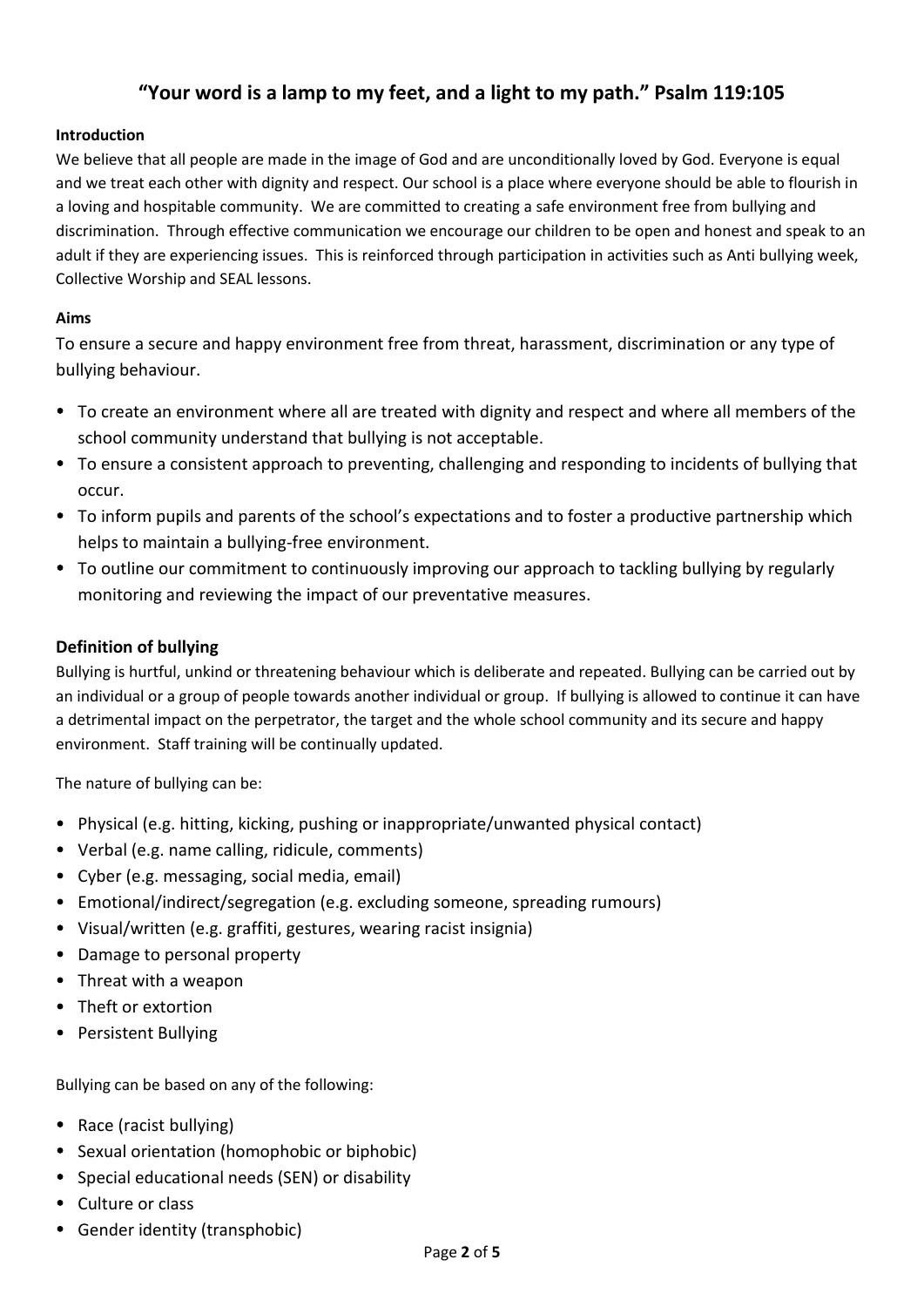- Gender (sexist bullying)
- Appearance or health conditions
- Religion or belief
- Related to home or other personal circumstances
- Related to another vulnerable group of people

### **Reporting bullying**

#### **Reporting- roles and responsibilities**

## **Staff**

All staff have a duty to challenge bullying (including HBT bullying and language) report bullying, be vigilant to signs of bullying and play an active role in the school's efforts to prevent bullying.

 Mrs Ranby (Headteacher) Mr Lunn (Deputy Headteacher), Mrs Beckett (EYFS Lead) and Mrs Scargill (School Business Manager) have overall responsibility for ensuring that the anti-bullying policy is followed by all members of staff and that the school upholds its duty to promote the safety and wellbeing of all young people and staff.

## **Parents/carers**

Parents and carers also have a responsibility to look out for signs of bullying (e.g. distress, persistent low level illness, lack of concentration). Parents and carers should support their child to report the bullying.

Parents and carers should report bullying to the school either by making an appointment to speak to one of the leads or by putting it in writing. Alternatively, a letter can be sent by email to the school's secure email address [admin@darringtonschool.org.uk](mailto:admin@darringtonschool.org.uk) and mark it for the attention of the Headteacher.

## **Pupils**

School staff will make it clear that pupils should not take part in any kind of bullying and should watch out for signs of bullying among their peers. Pupils should never be bystanders to incidents of bullying. They should offer support to the victim and encourage them to report it, or report it themselves to an adult in school.

Pupils should report bullying incidents to a trusted adult in school or if they feel unable to communicate this verbally, may feel comfortable in writing their concern in a letter or adding it to the classroom 'worry bin.' This is checked on a daily basis.

## **Responding to bullying**

When bullying has been reported, the following actions will be taken:

- An appropriate member of staff will initially speak with the child or children involved to establish the facts.
- Staff will use their professional judgement to decide if the incident requires formally recording on an incident reporting form detailing all comments in relation to the incident. This would then be recorded on CPOMS which is a secure electronic system for recording bullying, SEN and Safeguarding concerns.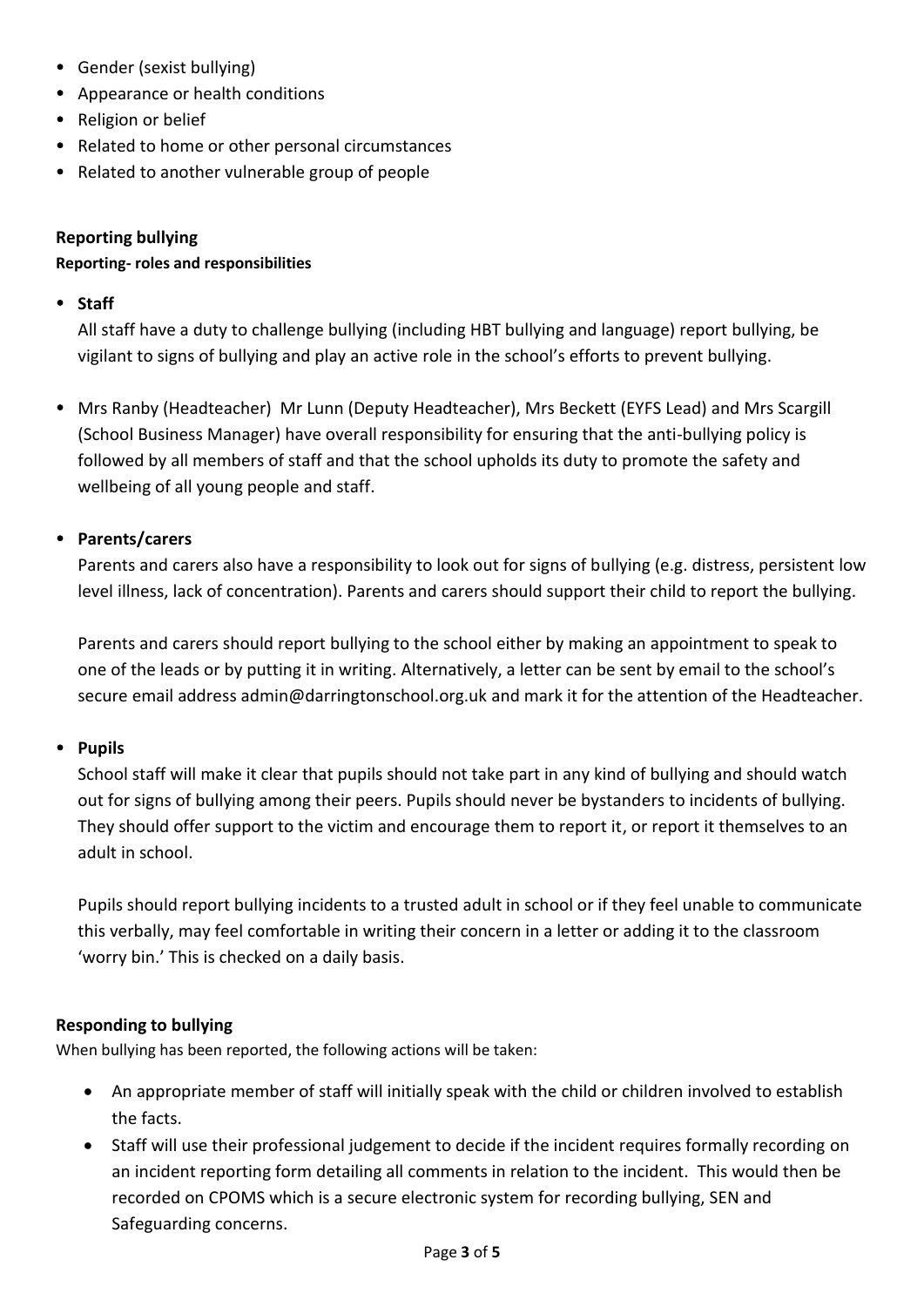- Staff would contact parents if they felt this is required and the incident was of a serious or bullying nature.
- Senior Leadership Team (SLT) will monitor incident reports recorded on CPOMS analysing the results.
- Designated school staff will produce termly reports summarising the information which the headteacher will report to the governing body.
- Support will be offered to the target of the bullying from the pastoral care, or class teacher.
- Staff will proactively respond to the bully who may also require support from pastoral care.
- Staff will assess whether parents and carers need to be involved.
- Staff will assess whether any other authorities (such as police) need to be involved.

# **Bullying outside of school**

Bullying is unacceptable and will not be tolerated, whether it takes place inside or outside of school. Bullying can take place on the way to and from school, before or after school hours, at the weekends or during school holidays, or in the wider community. The nature of cyber bullying in particular means that it can impact on pupils' wellbeing beyond the school day. Staff, parents and carers, and pupils must be vigilant to bullying outside if school and report and respond according to their responsibilities outlined in this policy.

# **Derogatory language**

Derogatory or offensive language is not acceptable and will not be tolerated. This type of language can take any of the forms of bullying listed in our definition of bullying. It will be challenged by staff and recorded and monitored on the incident log, and also on CPOMS and follow up actions and sanctions, if appropriate, will be taken for pupils and staff found using any such language. Staff are also encouraged to record the casual use of derogatory language using informal mechanisms such as a classroom log.

# **Prejudice based incidents**

A prejudice based incident is a one-off incident of unkind or hurtful behaviour that is motivated by a prejudice or negative attitudes, beliefs or views towards a protected characteristic or minority group. It can be targeted towards an individual or group of people and have a significant impact on those targeted. All prejudice based incidents are taken seriously and recorded and monitors in school, with the headteacher regularly reporting incidents to the governing body. This not only ensures that all incidents are dealt with accordingly, but also helps to prevent bullying as it enables targeted anti-bullying interventions.

# **School strategies to prevent and tackle bullying**

We use a range of measures to prevent and tackle bullying including:

- Our school vision is at the heart of everything we do and ensures that all members of the school community are revered and respected as members of a community where all are known and loved by God.
- We use a pupil-friendly anti-bullying policy to ensure that all pupils understand the policy and know how to report bullying.
- The PSHE programme of study includes opportunities for pupils to understand about different types of bullying and what they can do to respond and prevent bullying. It also includes opportunities for pupils to learn to value themselves, value others and appreciate and respect difference.
- Collective worship explores the importance of inclusivity, dignity and respect as well as other themes that play a part in challenging bullying.